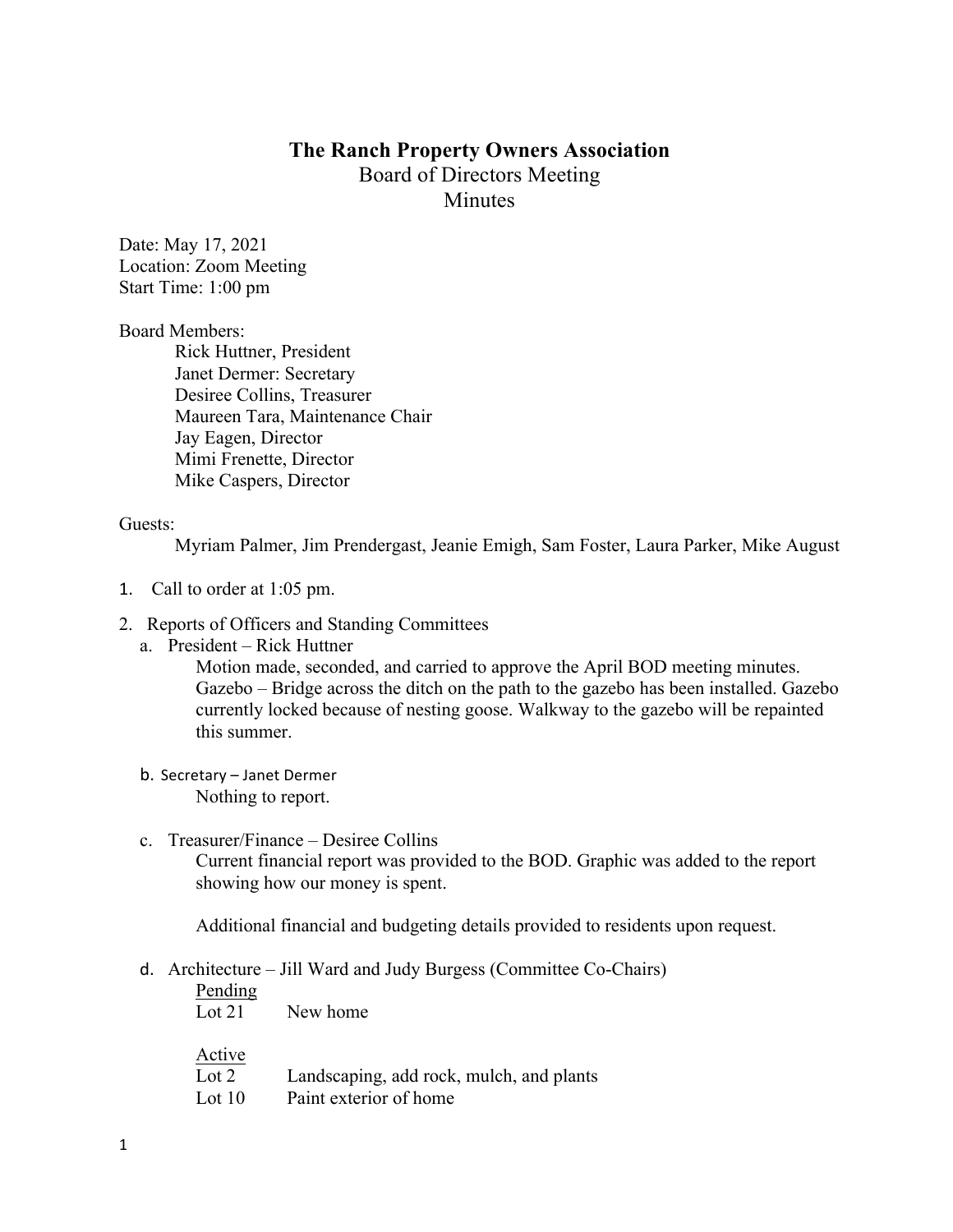- Lot 18 Bumping house out on 1 side, garage on 2 sides raising garage roof
- Lot 30 Replace and extend deck and front walkway with Trex
- Lot 40 Replace storm door
- Lot 49 Replace decks and steps with Trex
- Lot 72 Reactivate previously approved plan
- Lot 76 Backyard fence
- Lot 78 3 Solar lights on walkway, down facing low wattage lights
- Lot 78 Replace damaged back door with slightly larger door, paint same color
- Lot 87 Install solar panels on roof
- Lot 107 Stain house and decks same colors

#### Complete

| $\sim$ $\sim$ $\sim$ $\sim$ |                                                       |
|-----------------------------|-------------------------------------------------------|
| Lot $23$                    | Garage Door                                           |
| Lot $25$                    | Paint three decks same color                          |
| Lot $41$                    | Overlay existing deck with Trex                       |
| Lot $46$                    | Install forced air and AC condenser behind stone wall |
| Lot $48$                    | Extend deck                                           |
| Lot $79$                    | Repair sunken pavers and extend around patio          |
| Lot $103$                   | Add safety rails to deck                              |
|                             |                                                       |

#### e. Maintenance – Maureen Tara

Motion made, seconded, and carried to approve new member Lana Leslie to the Garden Committee.

Tree and Shrub Cleanup – Woodchuck will return later this week to finish work.

Irrigation – Some pipes were cut during culvert installation and need to be repaired. Some pumps aren't working and need to be repaired. Obstructions in culverts have been removed.

Gardens – After irrigation issues are repaired, EarthScapes will concentrate on gardens.

f. Directors – Mimi Frenette/Jay Eagen Nominating – Message to residents concerning need for volunteers to serve on the board elicited responses and all seats are now filled.

#### 3. Items Requiring Discussion

a. DCC&R Changes

Architectural rules concerning land use restrictions should remain. Some rules were changed to remove conflicts between the Architectural and the DCC&R rules.

Most changes are structural. The document will be posted on the website pending board approval.